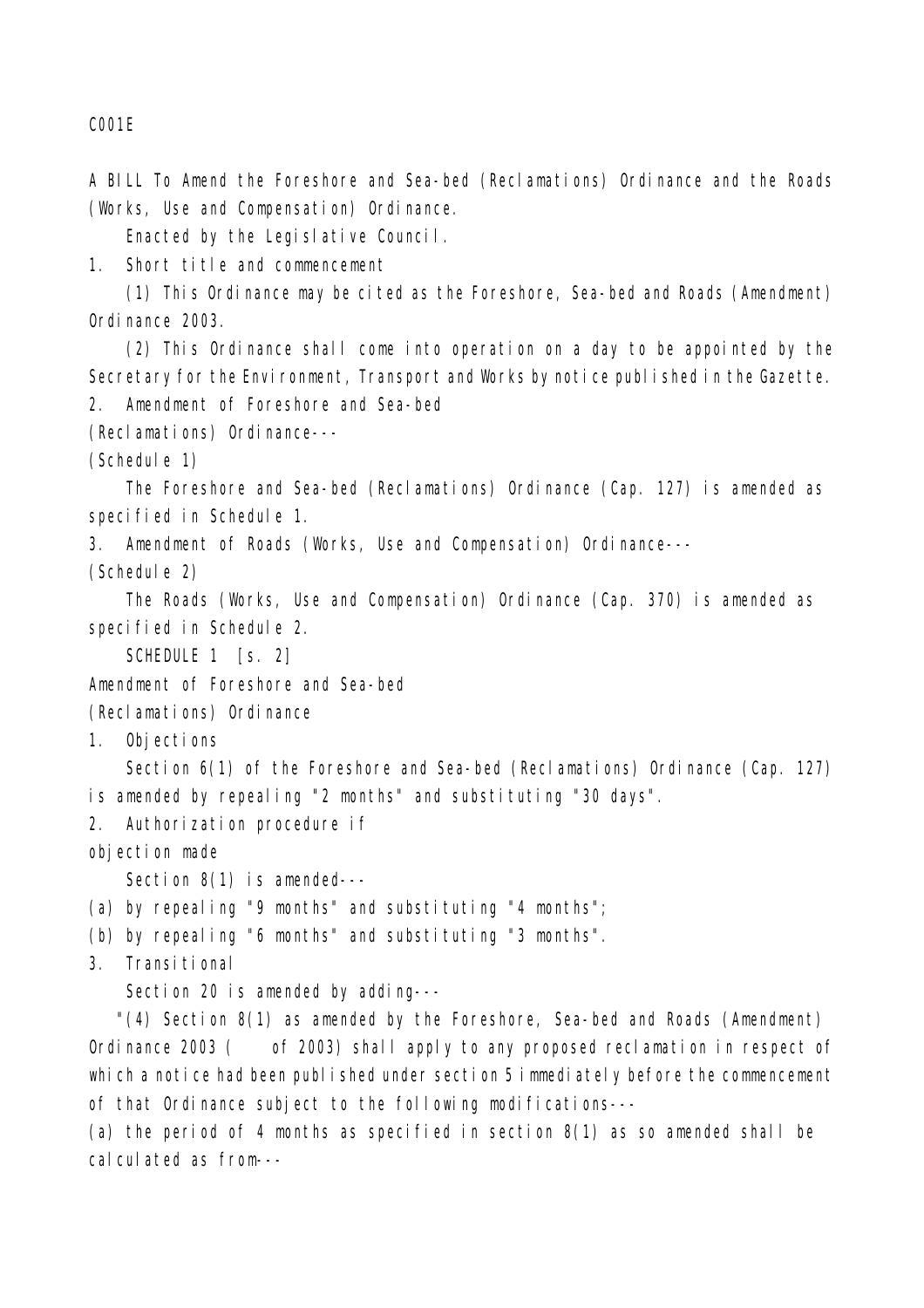(i) the commencement of that Ordinance; or

(ii) the expiry of the time for the making of objections to the reclamation as specified pursuant to section 6 in the notice, whichever is the later;

(b) if the period so calculated under paragraph (a) expires more than 9 months from the expiry of the time for the making of objections to the reclamation as specified pursuant to section 6 in the notice, that period shall be taken to expire on a date 9 months from the expiry of the time for the making of those objections.".

------------------------

SCHEDULE 2 [s. 3]

Amendment of Roads (Works, Use and

Compensation) Ordinance

1. Objections

Section 10(1) of the Roads (Works, Use and Compensation) Ordinance (Cap. 370) is amended by repealing "60 days" and substituting "30 days".

2. Procedure after publication of

plan and scheme

Section 11(1A) is amended---

(a) in paragraph (a), by repealing "9 months" and substituting "4 months";

(b) in paragraph (c), by repealing "6 months" and substituting "3 months".

3. Transitional

Section 42 is amended by adding---

 "(7) Section 11(1A)(a) as amended by the Foreshore, Sea-bed and Roads (Amendment) Ordinance 2003 ( of 2003) shall apply to any plan or scheme in respect of which a notice had been published under section 8 immediately before the commencement of that Ordinance subject to the following modifications---

(a) the period of 4 months as specified in section 11(1A)(a) as so amended shall be calculated as from---

(i) the commencement of that Ordinance; or

(ii) the expiry of the time for the lodging of objections under section 10, whichever is the later;

(b) if the period so calculated under paragraph (a) expires more than 9 months from the expiry of the time for the lodging of objections under section 10, that period shall be taken to expire on a date 9 months from the expiry of the time for the lodging of those objections.".

Explanatory Memorandum

The purpose of this Bill is to amend the Foreshore and Sea-bed (Reclamations) Ordinance (Cap. 127) and the Roads (Works, Use and Compensation) Ordinance (Cap. 370)